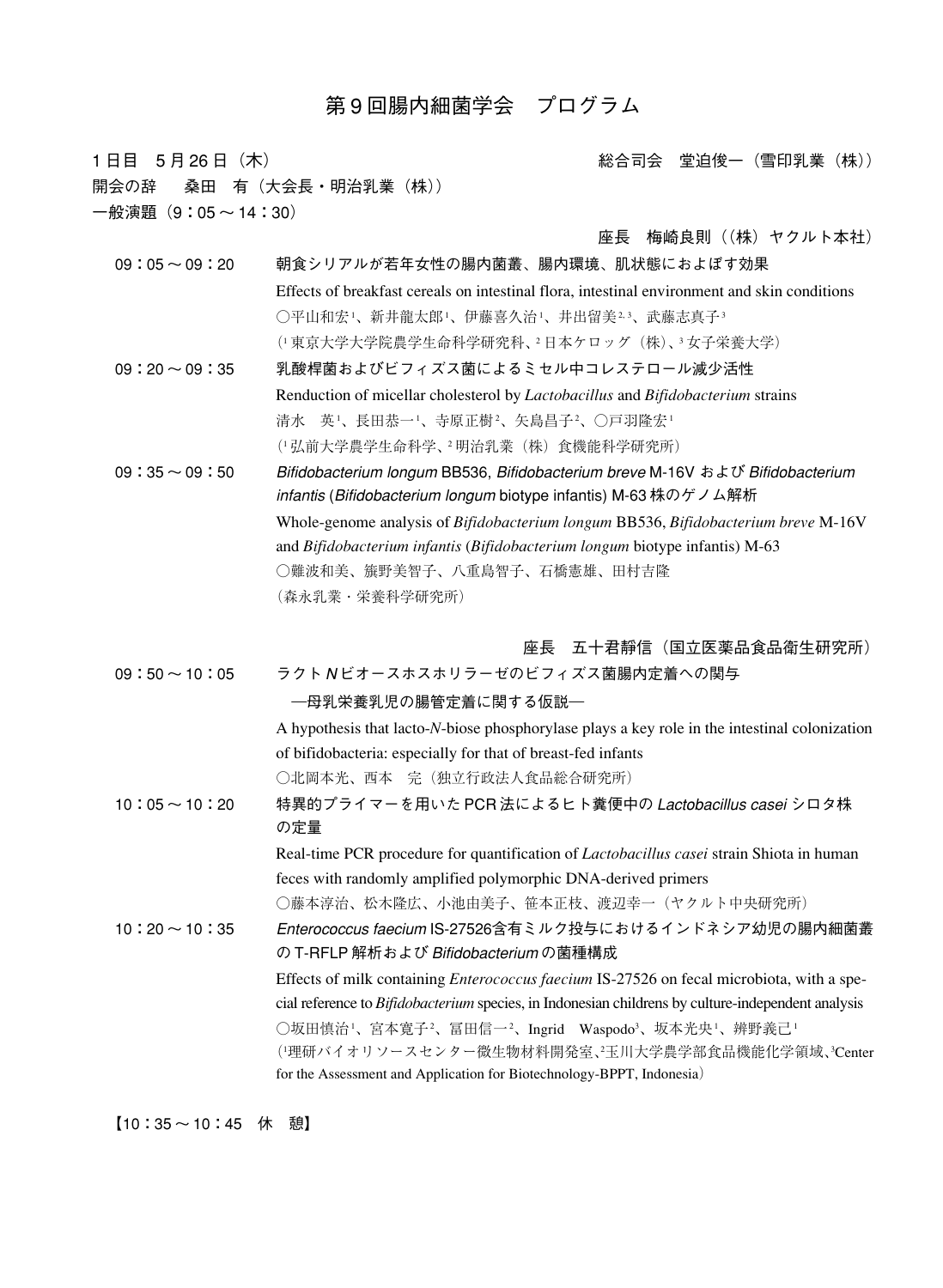10:45 ~ 11:00 Lactobacillus 属乳酸菌の IL-12 誘導活性:強固な細胞壁を持ち細胞内消化に耐性を示 す株ほど IL-12 を強く誘導する IL-12-inducing ability of lactobacilli: Effective induction of IL-12 by *Lactobacillus* strains having rigid cell wall resistant to intracellular digestion ○志田 寛、清島潤子、長岡正人、渡辺幸一、南野昌信((株) ヤクルト本社中央研究所) 11:00 ~ 11:15 マウス小腸上皮細胞の炎症性サイトカイン発現に対する乳酸菌 DNA の抑制効果 Inhibitory effect of *Lactobacillus* DNA on expressions of inflammatory cytokines in mouse intestinal epithelial cells ○山田 潔-'、森下 聡-'、中村吉孝--2、矢島高二-2、戸塚 護-(「東京大学大学院農学生命科学研究科 食シグナル・生体統御系間相互作用(明治乳業)寄 付講座、<sup>2</sup>明治乳業(株)研究本部·食機能科学研究所) 11:15 ~ 11:30 SAMP1/Yit マウス回腸炎の増悪に関与する Bacteroides 属の菌種解析 Analysis of *Bacteroides* species induced acceleration of Crohn's disease-like ileitis in SAMP 1/Yit mice ○松本 敏 '、原 妙子 '、松木隆広 '、船橋英行 '、今岡明美 '、島龍一郎 '、瀬戸山裕美 '、 梅崎良則'、伊藤喜久治²、光山慶一¾、石川秀樹4 (1 ヤクルト中研、2 東大農学生命研、3 久留米大 2 内、4 兵庫医大家族性腫瘍部門)

#### 座長 矢島高二(明治乳業株式会社)

11:30 ~ 11:45 ビフィズス菌発酵乳飲用による潰瘍性大腸炎抑制機構の推定 Possible mechanisms for repression of ulcerative colitis using bifidobacteria fermented milk ○今岡明美、瀬戸山裕美、原 妙子、松本 敏、島龍一郎、梅崎良則 (ヤクルト中央研究所) 11:45 ~ 12:00 Lactobacillus acidophilus L-92 株による抗原刺激を受けた T 細胞に対するアポトーシ スの誘導 *Lactobacillus acidophilus* L-92 induces antigen-stimulated T cell apoptosis

> ○勘里裕樹 '、藤原 茂 '、伊勢 渉 '、八村敏志 ' (1 カルピス(株)基盤技術研究所、2 東京大学大学院農学生命科学研究科)

【12:00 ~ 13:00 休 憩】

座長 保井久子(信州大学)

13:00~13:15 Bifidobacterium longum BB536 配合ヨーグルト摂取によるスギ花粉症改善作用に関 する検討 Effects of *Bifidobacterium longum* BB536 in relieving clinical symptoms in subjects with Japanese cedar pollinosis ○近藤しずき'、清水(肖)金忠'、柳澤尚武²、岩附慧二'、小久保貞之'、冨樫秀生3、榎本雅夫4 (1 森永乳業・食総研、2森永乳業・栄科研、3とがしクリニック、4日赤和歌山医療センター・耳鼻 咽喉科)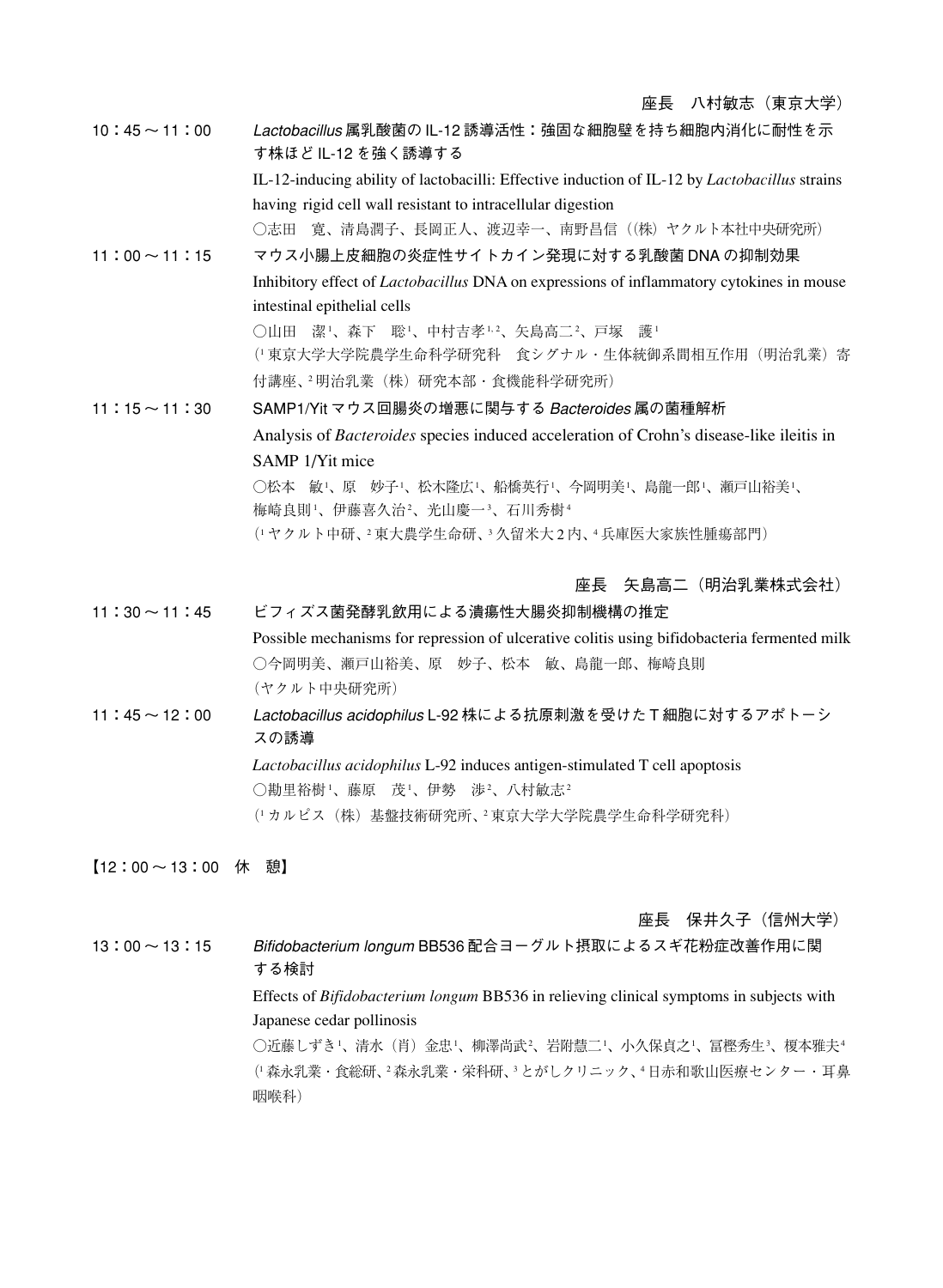- 13:15 ~ 13:30 花粉症患者の腸内細菌叢に及ぼすBifidobacterium longum BB536配合ヨーグルトの効果 Effect of *Bifidobacterium longum* BB536 yogurt on fecal microbiota of the pollinosis volunteers ◯小田巻俊孝'、岩淵紀介'、近藤しずき'、清水(肖)金忠'、岩附慧二'、小久保貞之'、辨野義己<sup>2</sup> (1 森永乳業食総研、2 理研・BRC/JCM) 13:30 ~ 13:45 ビフィズス菌、1- ケストースおよびサイリウム配合食品「ワカメイト AG」の血清
	- IgE、血清脂質および糞便菌叢に及ぼす効果 Effect of WAKAMATE AG containing *Bifidobacterium longum* WB1001, 1-kestose and psyllium on serum IgE, serum lipids and the fecal flora of human volunteers ○加藤あずさ',鈴木信之'、澤井映里'、小久保直美'、中谷恵理子'、鈴木伸章' 、高橋有子'、 平田晴久-'、小林 泉<sup>2</sup>(+わかもと製薬(株)相模研究所、2 医療法人小林病院)

### 座長 戸塚 護(東京大学)

13:45 ~ 14:00 乳児期の腸内細菌叢とアレルギー発症との関連 Relationship between intestinal microbiota and the development of allergy in infancy ○鈴木修一-'、下条直樹-'、田尻義人-'、久米村恵-'、河野陽一-(1 千葉大学大学院医学研究院小児病態学、2 大塚製薬(株)大津栄養製品研究所) 14:00 ~ 14:15 Lactobacillus salivarius WB21 の口腔内病原菌抑制作用に及ぼすキシリトールおよび クランベリーの影響

> Effect of xylitol and cranberry on anti-oral pathogenic bacteria activity of *Lactbacillus salivarius* WB21

○鈴木信之、中谷恵理子、小久保直美、平田晴久 (わかもと製薬(株)相模研究所)

# 14:15 ~ 14:30 高齢者における LC1 乳酸菌長期摂取の感染症防御に対する影響 Effect of long-term feeding of *Lactobacillus johnsonii* La1 on infection in the elderly ○宮口信吾'、福島洋一²、山野俊彦²、蕪木智子ª、佐藤和人ª、西尾綾子4、牛田一成4、飯野久和⋾ (「(財)榛名荘病院、- ネスレジャパンマニュファクチャリング(株)製造サービス部、"日本 女子大 学食物学科、4京都府立大学大学院農学研究科、5昭和女子大学大学院生活機構研究科)

【14:30 ~ 14:35 休 憩】

| $14:35 \sim 14:40$ | JBF研究奨賞授賞式                                                                    |  |  | 上野川修一(日本ビフィズス菌センター理事長代理) |  |
|--------------------|-------------------------------------------------------------------------------|--|--|--------------------------|--|
| $14:40 \sim 15:05$ | JBF研究奨励賞 受賞講演I                                                                |  |  | 座長 岡村 登(奨励賞選考委員長)        |  |
|                    | 「分子生物学的手法によるヒトの大腸内細菌叢の解析」                                                     |  |  |                          |  |
|                    | Analysis of human intestinal microbiota using molecular-biological techniques |  |  |                          |  |
|                    | 林                                                                             |  |  |                          |  |
| $15:05 \sim 15:30$ | JBF研究奨励賞 受賞講演Ⅱ                                                                |  |  |                          |  |
|                    | 「プロバイオティクスやプレバイオティクスによる免疫調節作用に関する研究」                                          |  |  |                          |  |
|                    | Studies on the immunomodulatory effects of probiotics and prebiotics          |  |  |                          |  |
|                    | 朗(日本大学)<br>細野                                                                 |  |  |                          |  |
|                    |                                                                               |  |  |                          |  |

【15:30 ~ 15:50 休 憩】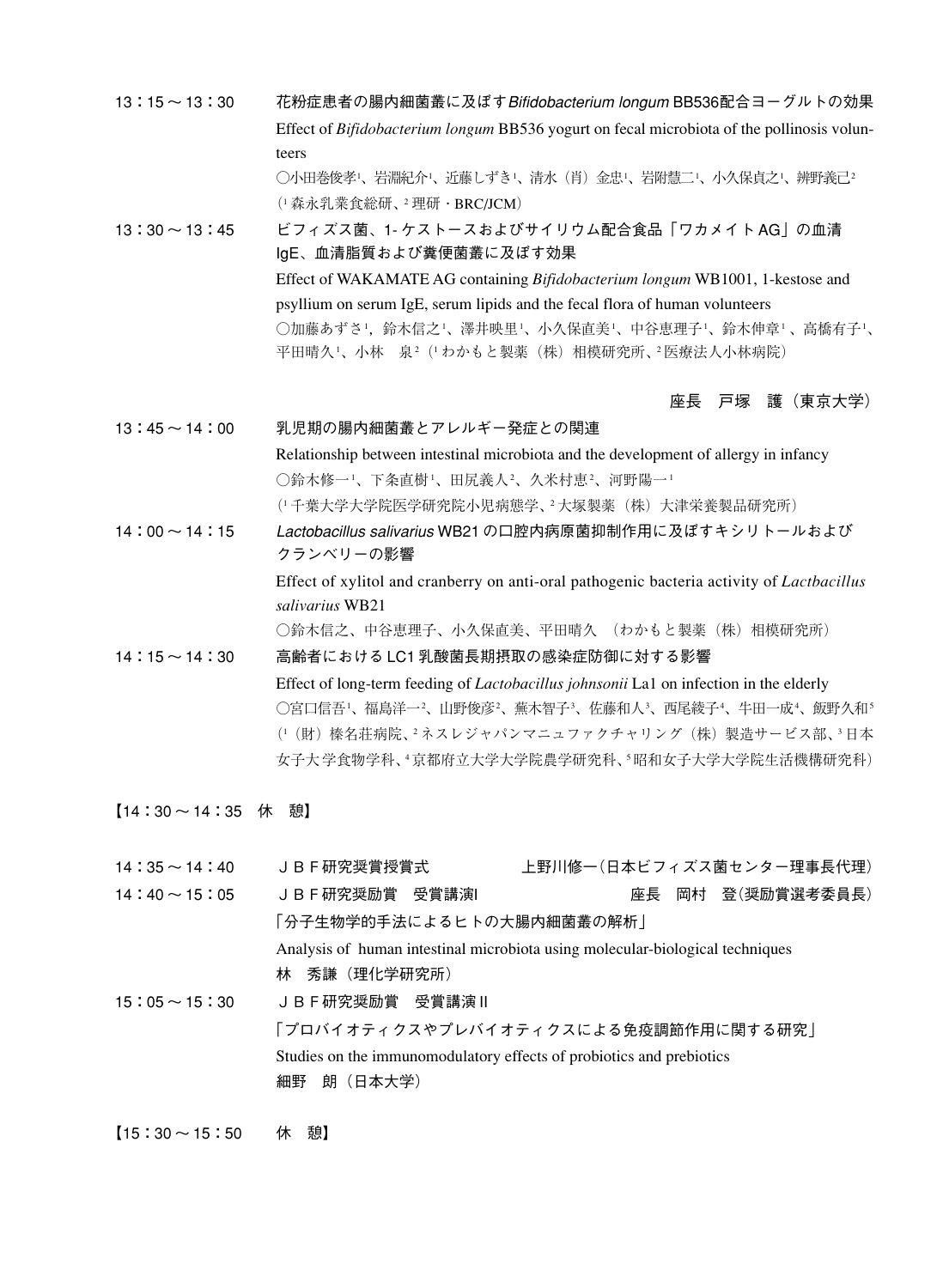| $15:50 \sim 16:35$ | 特別講演1                                                                                                                                                  | 桑田 有(明治乳業(株))<br>座長                                                  |  |  |  |
|--------------------|--------------------------------------------------------------------------------------------------------------------------------------------------------|----------------------------------------------------------------------|--|--|--|
|                    | Effect of probiotic strain (Lactobacillus farciminis) treatment on colonic inflam-<br>mation and hypersensitivity in rats: pathways of action involved |                                                                      |  |  |  |
|                    | ラットにおける大腸炎と過敏性腸症候群に対するプロバイオティクス菌株                                                                                                                      |                                                                      |  |  |  |
|                    | (Lactobacillus farciminis) の効果:作用機構に関して                                                                                                                |                                                                      |  |  |  |
|                    | Vassilia Theodorou (INRA, Toulouse, France)                                                                                                            |                                                                      |  |  |  |
| 16:35 $\sim$ 17:20 | 特別講演Ⅱ                                                                                                                                                  | 日高 秀昌(松谷化学(株))<br>座長                                                 |  |  |  |
|                    |                                                                                                                                                        | [Recent progress in and future applications of Lactic Acid Bacteria] |  |  |  |
|                    | 乳酸菌の応用:最近の進歩と将来の展望                                                                                                                                     |                                                                      |  |  |  |
|                    | Jan Kok (Groningen Univ., The Netherlands)                                                                                                             |                                                                      |  |  |  |
| 17:30 $\sim$       | 懇親会                                                                                                                                                    |                                                                      |  |  |  |

2日目 5月27日(金) 総合司会:福島洋一(ネスレ日本(株))

シンポジウム (10:00 ~ 14:30)

『フローラと病態を考える』Human Microbiota in Health and Disease

座長 上野川修一(日本大学)

### 10:00 ~ 10:30 「ヒトフローラ研究 ―現在と将来―」

## Human microbiota research : Present and future

#### 光岡知足(東京大学名誉教授)

 ヒトの粘膜や皮膚にすみついている細菌(常在菌叢)と宿主は共生関係にあるが、大手術・栄養不足・ 過労・ストレス・老化などの原因で平衡関係が破れると、潜在的に病原性をもっている菌が病原性を発 揮し日和見感染を起こす。細菌の種類・菌数とも最も高い腸内菌叢の研究は、20世紀後半、培養・分類 から生態・機能までの著しい進展を遂げた。その結果、腸内フローラのバランスを有用菌優勢・有害菌 劣勢にすることにより、生活習慣病の予防にも有効であることが明らかにされ、機能性食品の誕生をも たらした。将来、機能性食品は西洋医学では未解決の免疫・アレルギーに関連する疾病の予防・治療に、 代替医療として利用される可能性も高いと考えられる。

座長 檀原 宏文(北里大学)

### 10:30 ~ 11:00 「潰瘍性大腸炎における粘膜細菌 Fusobacterium varium の病原性」

# *F.varium* is one of the elusive pathogenic factors in ulcerative colitis

## 大草敏史、佐藤信紘 (順天堂大学)、岡安 勲 (北里大学)

我々は、潰瘍性大腸炎(UC)の病変粘膜から分離された Fusobacterium varium (F. varium)が UC 患者 の病変粘膜に特異的に付着していること、同菌が酪酸を産生し、その酪酸はVero細胞毒性を示し、その 注腸により大腸潰瘍、大腸炎ができること、また、同菌に対する血清抗体価が UC 患者で有意に高値で あることなどから、F.varium が UC の病原菌の一つではないかと報告してきた。今回、さらに病原性を 明らかにするため、同菌の細胞侵入性や炎症性サイトカイン産生刺激作用を検討し、また、同菌をtarget とし、UC 患者に対して抗菌剤多剤併用療法を施行したので、その治療成績も含めて報告する。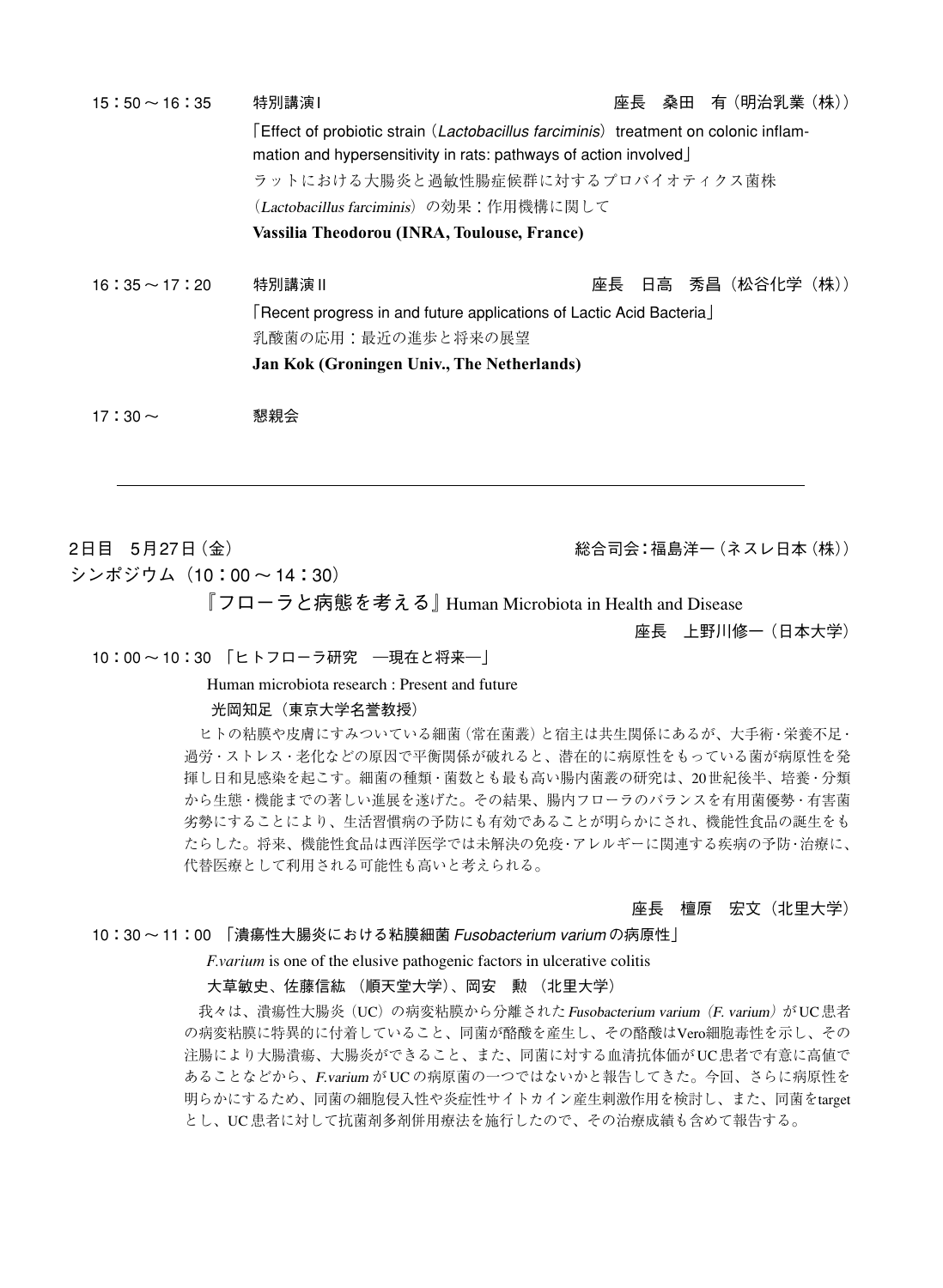11:00  $\sim$  11:30 | The role of lactobacilli in vaginal health 膣の健康における Lactobacilli の役割 Sharon L. Hillier (Univ. of Pittsburgh, USA)

#### 11:30 ~ 12:00 「口腔フローラと病巣感染:歯周疾患における短鎖脂肪酸の為害作用と全身疾患」

Short chain fatty acid-induced apoptosis modulates immunoresponse; Role of cell-cell communication in inhibiting butyric acid-induced T-cell apoptosis

#### 落合邦康、栗田(落合)智子(日本大学)

 歯垢レンサ球菌が細菌性心内膜炎の主な原因菌であることは周知の事実である。近年、中高齢者の約 80%が罹患しているといわれる歯周病が、循環器障害や心疾患、老人の誤嚥性肺炎、そして、低体重児 出産に深く係わっているという報告が増加している。我々は、歯周病と全身疾患の観点から、歯周病発 症における主要原因菌・グラム陰性嫌気性菌が産生する代謝産物・短鎖脂肪酸について検討を行ってき た。その結果、酪酸が免疫担当細胞に強い為害作用を示し、局所の免疫応答に影響を及ぼすことを報告 した。歯周病原菌と類似の菌が多数棲息する腸管で有益とされる酪酸が、なぜ口腔では病原因子なのか、 どのような為害作用を示すのか、そして、健康歯周組織はその為害作用にどのように対処しているかな どを総括的に述べてみたい。消化管の入口、口腔で発症する慢性感染病巣"歯周病"と全身疾患の係わ り、歯周病原細菌の重要性を認識頂ければ幸いである。

#### 【12:00 ~ 13:00 休 憩】

#### 座長 下条 直樹(千葉大学)

13:00 ~ 13:30 「新生児期における腸内細菌定着の重要性」

Significance of early colonization of intestinal bacterial flora in the life

北島博之 '、藤村正哲 '、田中隆一郎 '、結城則勝 <del>'</del>

#### (1 大阪府立母子保健総合医療センター、2 ヤクルト中央研究所)

 1990年から大阪府立母子保健総合医療センターNICUにて、早産児へのビフィズス菌の早期投与の新 生児へ与える影響を調査してきた。この結果、ビフィズス菌の早期定着が、腸内細菌叢の安定化を促が し、腸や腸管原性の敗血症などの感染症が抑制されることが判明した。一方、堺の大腸菌O157による食 中毒事件に関与した当センター受診の子ども達のデータから、新生児期の母乳栄養が腸炎の軽症化に寄 与していることが判明した。これらのデータから推測されることは、新生児期の細菌叢形成のその後へ の影響が非常に大きいことであり、周産期の状況がいかにその後の人生に大きな影響を与えるのか考察 する。

## 13:30 ~ 14:00 「腸粘膜上皮細胞の遺伝子発現に対するプロバイオティクス株ならびに常在性腸内細菌定 着の影響」

The impacts of commensal bacteria and probiotic strains on gene expression of the intestinal epithelial cells

#### 島龍一郎 、梅崎良則(ヤクルト本社)

 無菌動物の通常化実験によって宿主側の生理応答から示された腸内フローラの意義とプロバイオティ クス株や常在菌セグメント細菌を材料として解析した遺伝子発現の成績を宿主・腸内菌とのクロストー クの観点より考察する。

14:00 ~ 14:30 「帝王切開出生マウス仔への細菌投与の影響:人工ニップルを用いた方法」

Effects of oral bacterial administration on a neonatal mouse born by caesarean operation: Method for hand-feeding pups with nursing bottles

矢島昌子'、干場純治²、寺原正樹'、柴田 剛'、成島聖子'、山口 真'、永渕真也'、中道 昇'、